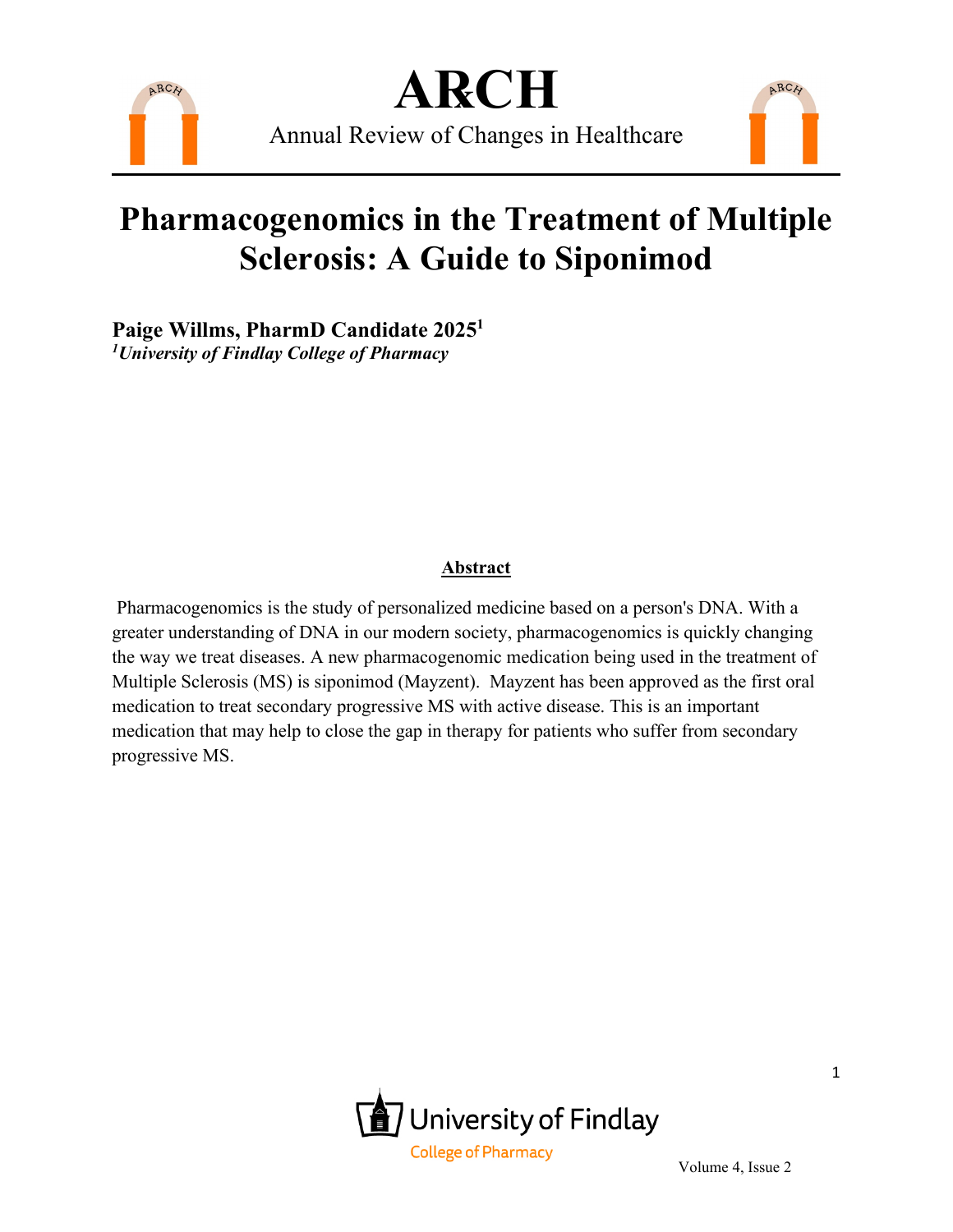

### **A℞CH** Annual Review of Changes in Healthcare

ultiple Sclerosis (MS) is a chronic multifactorial inflammatory disease that causes the immune **Solutifier Scharibon** Experiment CMS) is a chronic multifactorial inflammatory disease that causes the immune system to destroy the protective covering of the nerves called the myelin sheaths.<sup>1</sup> The National MS Society estimates that roughly one million people suffer from MS in the United States and that roughly 2.3 million people suffer globally.2 MS is an extremely aggressive disease that leaves many patients with an impaired quality of life. MS disrupts the normal functioning of the brain, optic nerves, and spinal cord through inflammation and tissue loss<sup>3</sup> that can result in lesions throughout the brain. The inflammation and demyelination causes lesions in the brain.<sup>1</sup> Depending on where the lesions are located will affect the types of symptoms individulas will display. These symptoms can be anything from slurred speech to losing the ability to walk.<sup>4</sup> Some patients only have minor symptoms, while other patient's symptoms could be debilitating. No matter the symptoms, the most important part of any treatment is preventing relapses, which causes new lesions to form, and can cause the progression of the disease to occur.

Patient's first encounter with MS is usually classified as Clinically Isolated Syndrome (CIS). This lasts for at least 24 hours with signs of the formations of one or more lesions. There are four types of MS. Relapsing-remitting MS (RRMS) which is the most common form of MS where

remission is possible. Secondary progressive MS (SPMS) is defined as having little to no signs of remission. The symptoms steadily progress with time. Most people suffering from RRMS will one day progress to SPMS. Primary progressive MS (PPMS), has less inflammation than what is seen in RRMS. PPMS progresses from the beginning without relapse or remission. Progresive relapsing MS (PRMS) is a rare form of MS that progresses from the beginning and has acute relapse without remission.<sup>5</sup>

ARCH

 Over the last 50 years, the knowledge and understanding of genetic influences on an individual have advanced astronomically, leading to the development of medication With actionable pharmacogenomic information. Pharmacogenomics is the study of the effects an individual's DNA has on a medication. In theory, these medications would reduce many of the issues that current medications face, for instance improving effectiveness, preventing dangerous reactions, saving time, and money- because these medications would be designed to have the "perfect" dose for every patient. Unfortunately, this field is still very new and has its limitations. Even with these limitations, pharmacogenomics is a crucial part of modern medicine.

As of March 27, 2019, the Food and Drug Administration (FDA) approved the pharmacogenomic medication Mayzent for

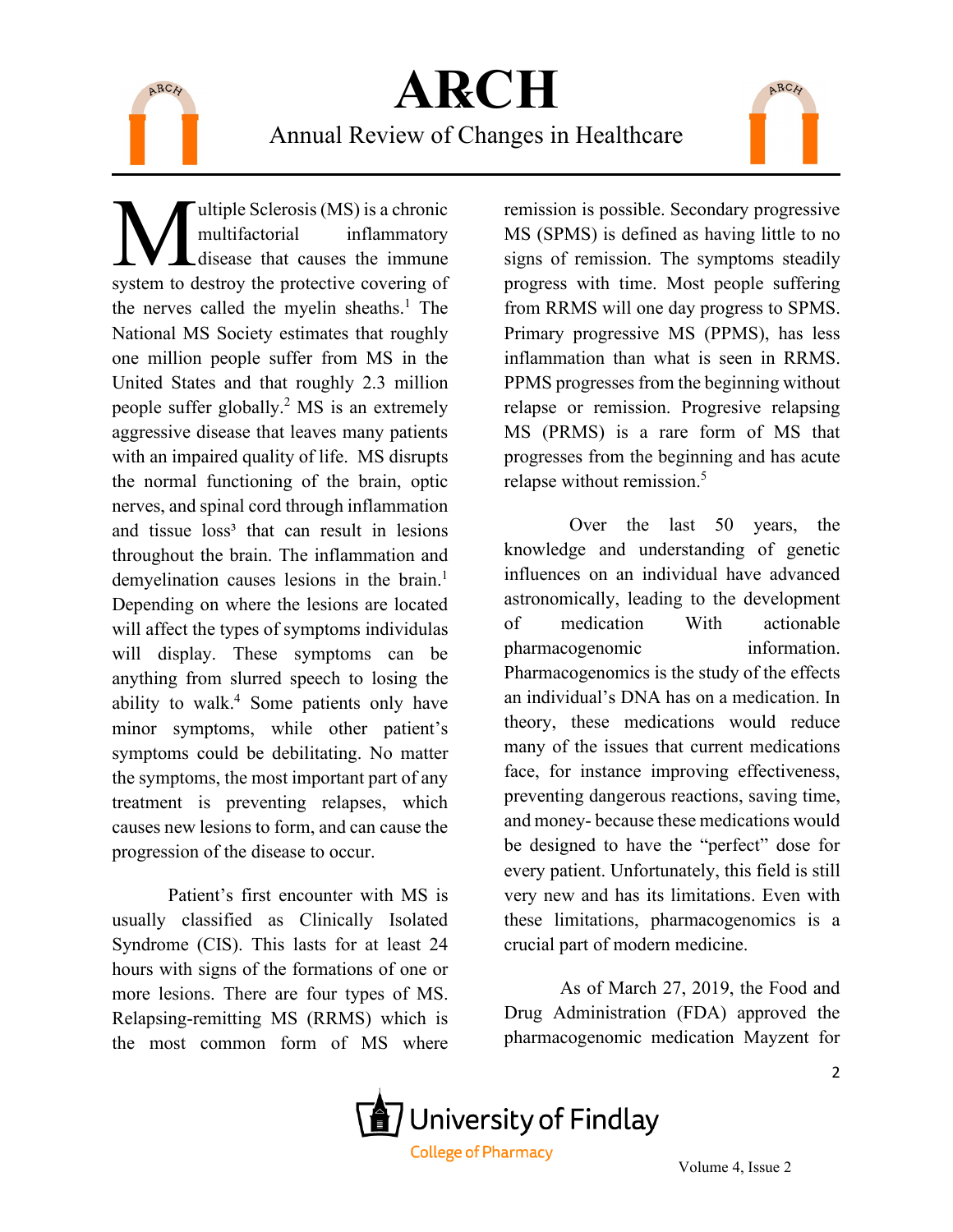

## **A℞CH** Annual Review of Changes in Healthcare

the treatment of RRMS and SPMS. The FDA approval of this medication was extremely significant because few treatments for SPMS currently exist. Up to 80% of patients with RRMS will develop SPMS<sup>3</sup>. SPMS will continue to cause damage to the brain and spinal cord and will gradually progress over time without remission. Some patients may even suffer from the active form of SPMS meaning they have evidence of new relapses. Mayzent was needed to help fill this gap in therapy. Mayzent is a next-generation, selective S1P receptor modulator indicated for the treatment of relapsing forms of MS, to include CIS, RRMS, and active SPMS, in adults. Mayzent selectively binds to S1P1 and S1P5 receptors in the CNS. The S1P1 receptor, prevents the lymphocytes from egressing the lymph nodes and entering the CNS of patients with MS. This process leads to the anti-inflammatory effects of Mayzent<sup>3</sup>. Mayzent also enters the CNS and directly binds to the S1P5 and S1P1 sub-receptors on specific cells in the CNS known as oligodendrocytes and astrocytes to promote remyelination and prevent inflammation<sup>3</sup>.

Before beginning treatment, genetic testing is required in order to determine the correct dosage for the patient. Patients will be tested for CYP2C9 variants and varicellazoster virus (VZV) antibodies. If the patient is antibody-negative they should receive the vaccination before treatment with Mayzent. If a patient is currently taking or has taken an

antineoplastic, immunosuppressive, or immune-modulating therapy, it is possible that they will have an increased immunosuppressive effect while taking Mayzent. It is also recommended that patients have an ophthalmic examination with a focus on the fundus and macula. Other prior testing that is recommended is an EKG, CBC, and transaminase and bilirubin levels within the last six months. Mayzent is contraindicated in pregnancy.<sup>6</sup>

ARCH

Mayzent is an oral medication that can be taken with or without food. Patients with the CYP2C9 Genotype  $*1/*1$ ,  $*1/*2$ , or \*2/\*2 will begin the initial dosage of 0.25mg once for the first two days. 0.5mg on the third day, 0.75mg on the fourth day and 1.25mg on the fifth day. After the fifth day, patients are to take 2mg daily for the duration of the treatment<sup>7</sup>. Patients with the CYP2C9 Genotype  $*1/*3$  or  $*2/*3$  will begin the treatment with an initial dose of 0.25mg for the first two days. On the third day, the dosage will be increased to 0.5mg and then be increased again on the fourth day to  $0.75mg<sup>7</sup>$ . From the fifth day and on, the dosage will be  $1mg^7$ . If the treatment has been missed or interrupted after the initial titration for four consecutive days the treatment should be started over with the dosage beginning from day one<sup>7</sup>. The dosage does not need to be readjusted for patients with renal impairment or hepatic impairment.<sup>7</sup>

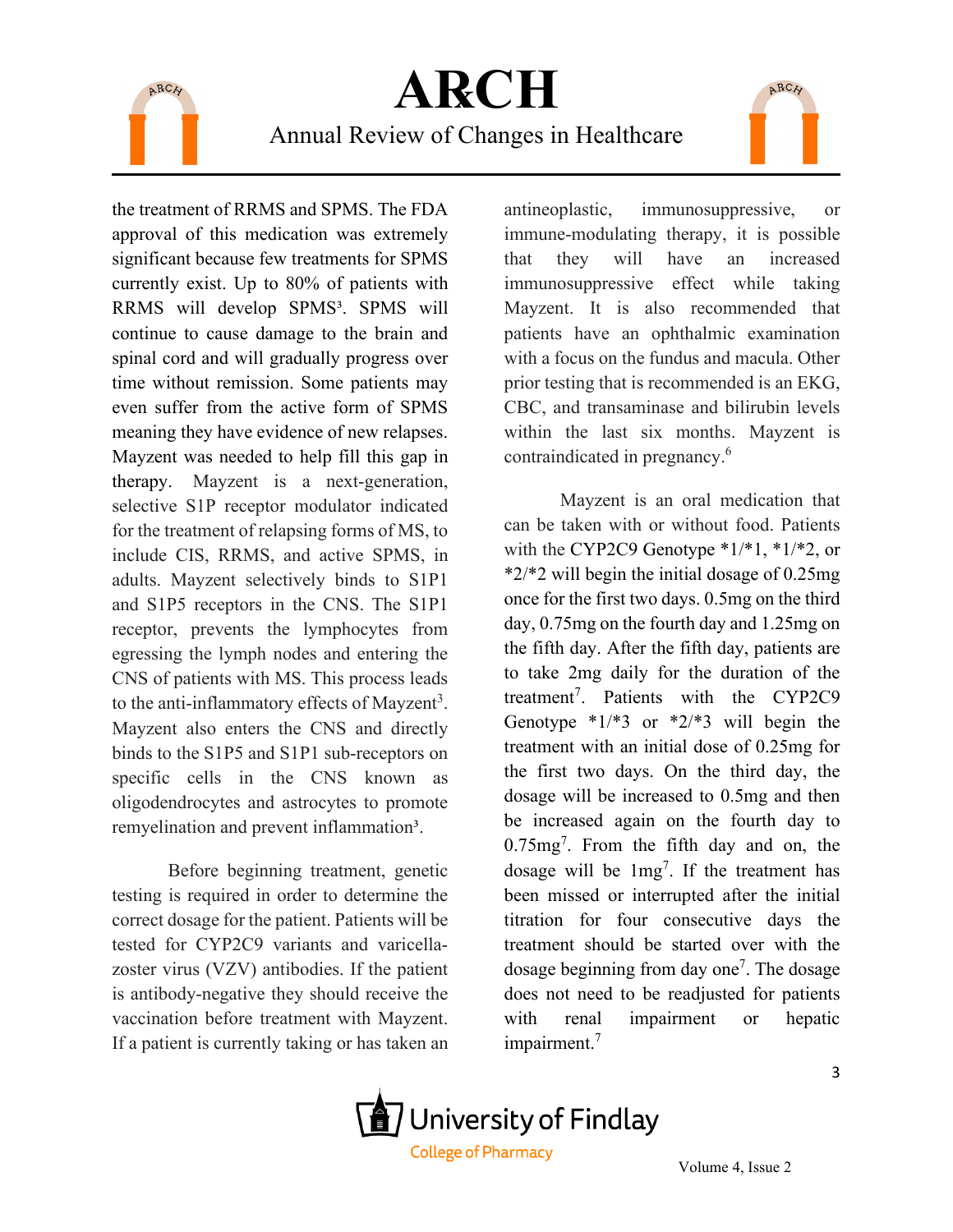

# **A℞CH**

#### Annual Review of Changes in Healthcare



Upon the first dose patients should be monitored for the first six hours in case symptoms of bradycardia occur. The blood pressure and heart rate should be monitored every hour to monitor for symptoms. A second EKG should be administered to ensure that an AV blockage has not formed.<sup>2</sup>

The most common side effects of Mayzent are high blood pressure and headaches. Other possible side effects include the following: macular edema, vision changes, slowed heart rate, lung problems, liver damage, and birth defects.<sup>6</sup>

The FDA's approval of Mayzent was based on the Phase III EXPAND trial in 20168 , which was the largest controlled clinical study of SPMS patients, showing that Mayzent significantly reduced the risk of the disease progression<sup>8</sup>. The EXPAND study is a randomized, double-blind, placebocontrolled Phase III study, comparing the efficacy and safety of Mayzent versus placebo in people with SPMS with varying levels of disability, Expanded Disability Status Scale (EDSS) scores of 3-6·5. The study consisted of 1651 patients from 31 countries. Mayzent was able to show improved confirmed disability progression by  $21\%$  (p=0.013).<sup>3</sup>

There is currently no generic version of Mayzent. The initial titration is available in a starter pack (Mayzent Starter Pack Oral)

consisting of 0.25mg tablets. After the starter pack, 0.25 mg tablets cost \$72.74 each. Each 2mg tablet costs \$290.96.<sup>7</sup>

Upon review, Mayzent is an important new medcation in the treatment of SPMS. As mentioned previously, the gap in therapy poses a threat to the quality of life of patients suffering from MS. Mayzent gives patients more options and chances to find an effective treatment. As shown in the EXPAND study, Mayzent has shown great potential in helping to manage SPMS.